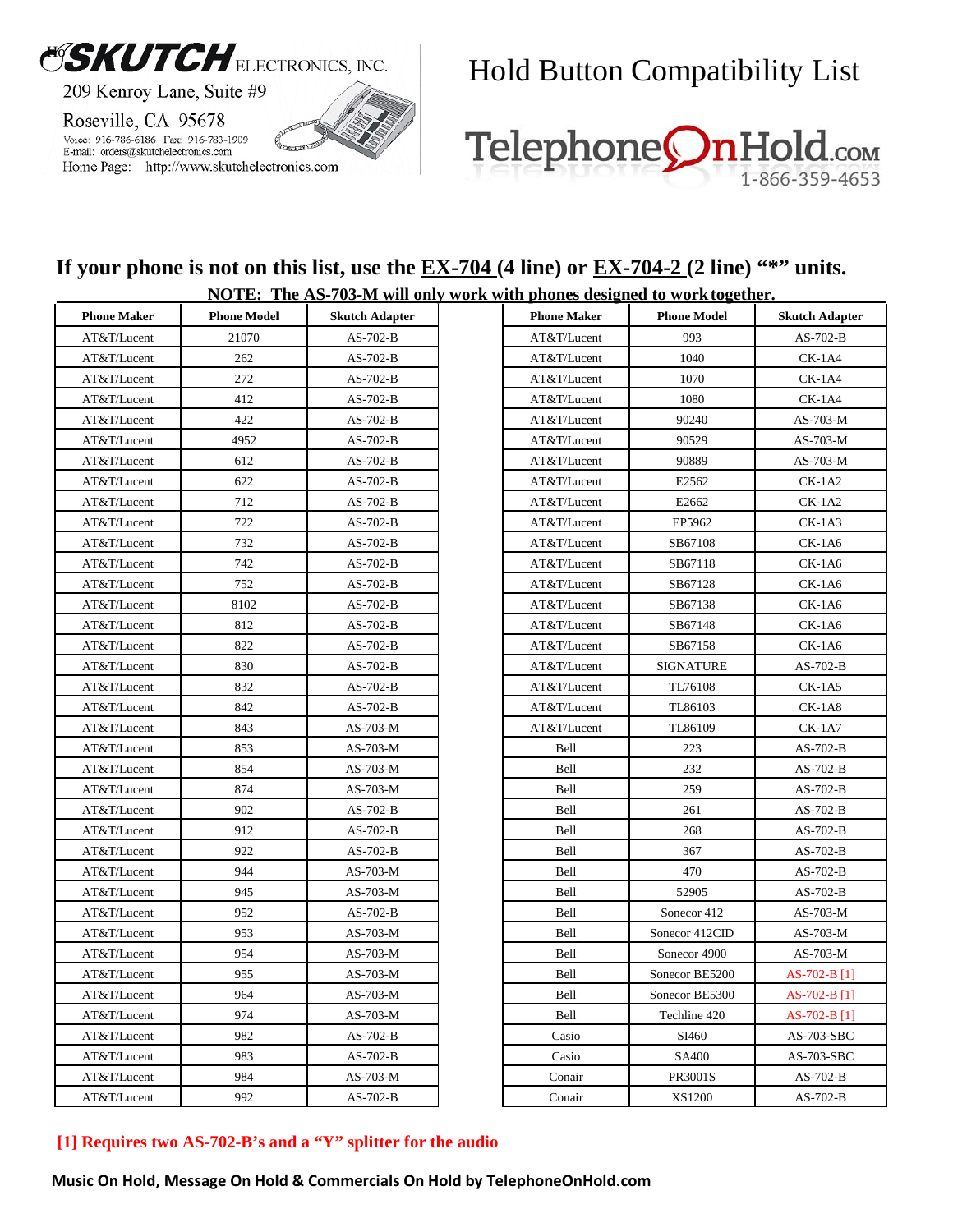# OSKUTCH ELECTRONICS, INC.

209 Kenroy Lane, Suite #9

Roseville, CA 95678

Voice: 916-786-6186 Fax: 916-783-1909 E-mail: orders@skutchelectronics.com Home Page: http://www.skutchelectronics.com

### Hold Button Compatibility List



| <b>Phone Maker</b> | <b>Phone Model</b> | <b>Skutch Adapter</b> |
|--------------------|--------------------|-----------------------|
| Cortelco           | 4125               | AS-703-M              |
| Cortelco           | 412541TP127S       | $AS-703-M$            |
| Cortelco           | <b>TP127S</b>      | $AS-703-M$            |
| Cortelco           | 2740               | AS-702-B [1]          |
| Cortelco           | 2750               | AS-702-B [1]          |
| Epic               | ET4000             | AS-702-B [1]          |
| Epic               | ET4300             | AS-702-B [1]          |
| Execufone          | <b>ITC-420</b>     | $AS-703-M$            |
| Execufone          | 420I               | AS-703-M              |
| GE                 | 187                | $AS-702-B$            |
| GE                 | 2-9418             | AS-702-B              |
| GE                 | 2-9420-A           | $AS-702-B$            |
| GЕ                 | 2-9435-A           | $AS-702-B$            |
| GE                 | 2-9435-B           | $AS-702-B$            |
| GE                 | 2-9435-C           | $AS-702-B$            |
| GE                 | 2-9436-A           | $AS-702-B$            |
| GE                 | 2-9438-A           | $AS-702-B$            |
| GЕ                 | 2-9480             | $AS-702-B$            |
| GE                 | 2-9481             | AS-702-B              |
| GE                 | 2-9487             | $CK-2$                |
| GE                 | 2-9488             | $CK-2$                |
| GE                 | 2-9490             | $AS-702-B$            |
| GE                 | 2-9638-A           | $AS-702-B$            |
| GE                 | 2-9975             | AS-702-B              |
| GE                 | 25403              | EX-704-7              |
| GE                 | 25404              | EX-704-7              |
| <b>GTE</b>         | 2350               | $AS-702-B$            |
| IBM                | 412                | AS-703-M              |
| IBM                | 412CID             | AS-703-M              |
| <b>IBM</b>         | 4900               | AS-703-M              |
| Intellitouch       | <b>ITC-420</b>     | AS-703-M              |
| Intellitouch       | 420I               | $AS-703-M$            |
| Northern Telecom   | Unity              | $AS-702-B$            |
| Pac Bell           | 261                | AS-702-B              |
| Pac Bell           | FE5350             | AS-702-B              |
| Panasonic          | KX-T3110           | $AS-702-B$            |
| Panasonic          | KX-T3120           | $AS-702-B$            |
| Panasonic          | KX-T3122           | $AS-702-B$            |
| Panasonic          | KX-T3135           | $AS-702-B$            |
| Panasonic          | KX-T3145           | AS-702-B              |
| Panasonic          | KX-T3155           | AS-702-B              |

| <b>Phone Maker</b> | <b>Phone Model</b> | <b>Skutch Adapter</b> |
|--------------------|--------------------|-----------------------|
| Panasonic          | KX-T3160           | $AS-702-B$ [1]        |
| Panasonic          | KX-T3165           | $AS-702-B$            |
| Panasonic          | KX-T3170           | AS-702-B [1]          |
| Panasonic          | KX-T3175           | $AS-702-B$            |
| Panasonic          | KX-T3280           | AS-702-B              |
| Panasonic          | KX-T3281           | AS-702-B              |
| Panasonic          | KX-T3980-H         | $AS-702-B$            |
| Panasonic          | KX-T3980-R7        | $AS-702-B$            |
| Panasonic          | KX-T3981           | $AS-702-B$            |
| Panasonic          | KX-TC930           | AS-702-B              |
| Panasonic          | KX-TG2000          | CK-1P7                |
| Panasonic          | <b>KX-TG2720</b>   | CK-1P2                |
| Panasonic          | <b>KX-TG2740</b>   | CK-1P2                |
| Panasonic          | <b>KX-TG4000</b>   | CK-1P7                |
| Panasonic          | KX-TG4500          | CK-1P7                |
| Panasonic          | KX-TG5480          | CK-1P3                |
| Panasonic          | <b>KX-TG6500</b>   | CK-1P3                |
| Panasonic          | <b>KX-TG6502</b>   | <b>CK-1P3</b>         |
| Panasonic          | <b>KX-TG6700</b>   | CK-1P4                |
| Panasonic          | KX-TG6702          | <b>CK-1P4</b>         |
| Panasonic          | KX-TG650           | <b>CK-1P3</b>         |
| Panasonic          | KX-TG9381T         | CK-1P6                |
| Panasonic          | KX-TG9382T         | CK-1P6                |
| Panasonic          | KX-TG9391T         | CK-1P6                |
| Panasonic          | KX-TG9392T         | CK-1P6                |
| Panasonic          | KX-TG9471          | CK-1P8                |
| Panasonic          | KX-TG9472          | <b>CK-1P8</b>         |
| Panasonic          | KX-TG9541          | <b>CK-1P10</b>        |
| Panasonic          | KX-TG9542          | <b>CK-1P10</b>        |
| Panasonic          | KX-TG9581          | CK-1P9                |
| Panasonic          | KX-TG9582          | CK-1P9                |
| Panasonic          | KX-TGA200          | CK-1P7                |
| Panasonic          | KX-TGA400          | <b>CK-1P7</b>         |
| Panasonic          | KX-TGA420          | CK-1P7                |
| Panasonic          | KX-TGA650          | CK-1P3                |
| Panasonic          | KX-TGA670          | CK-1P4                |
| Panasonic          | KX-TS20            | $AS-702-B$            |
| Panasonic          | KX-TS21            | AS-702-B              |
| Panasonic          | KX-TS25            | AS-702-B              |
| Panasonic          | KX-TS27            | AS-702-B              |
| Panasonic          | <b>KX-TS208</b>    | $AS-702-B$            |

#### **[1] Requires two AS-702-B's and a "Y" splitter for the audio**